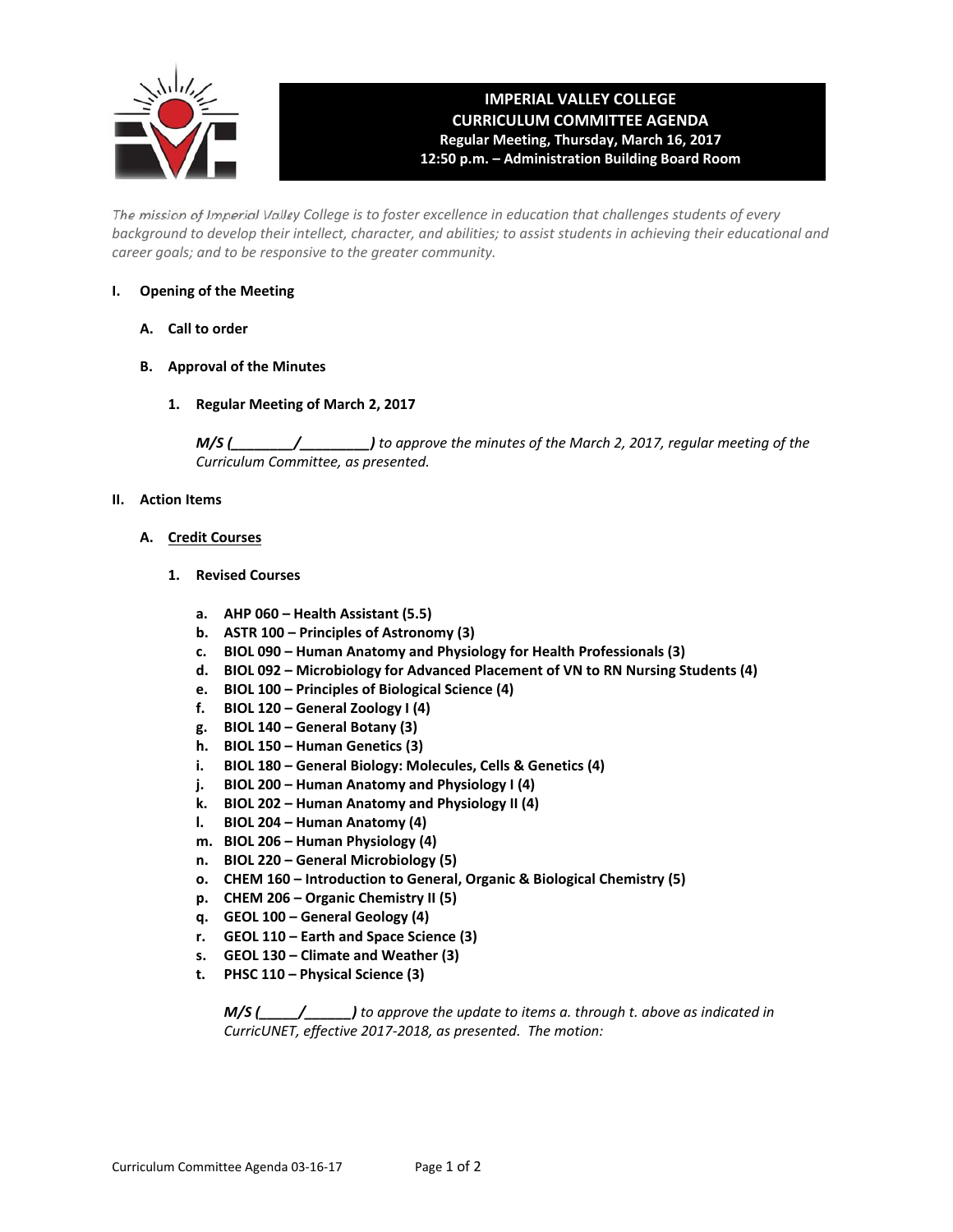#### **B. Noncredit Course**

# **1. Revised Courses**

# **a. NURS 800 – NCLEX Preparation 1st Time Test Taker**

 *M/S (\_\_\_\_\_/\_\_\_\_\_\_) to approve the update to course hours, objectives, texts and SLOs for NURS 800, effective 2017‐2018, as presented. The motion:*

# **C. Degrees and Certificates**

#### **1. New Certificate**

# **a. Retail Management Certificate**

 *M/S (\_\_\_\_\_/\_\_\_\_\_\_) to approve the addition of the Retail Management Certificate program, effective 2017‐2018, as presented. The motion:*

# **III. Discussion Items**

# **IV. Information Items**

**1. Catalog Text ‐ Dixie**

# **V. Other Items**

**VI. Next Regular Meeting: April 6, 2017, 12:50pm in the Board Room**

#### **VII. Adjournment**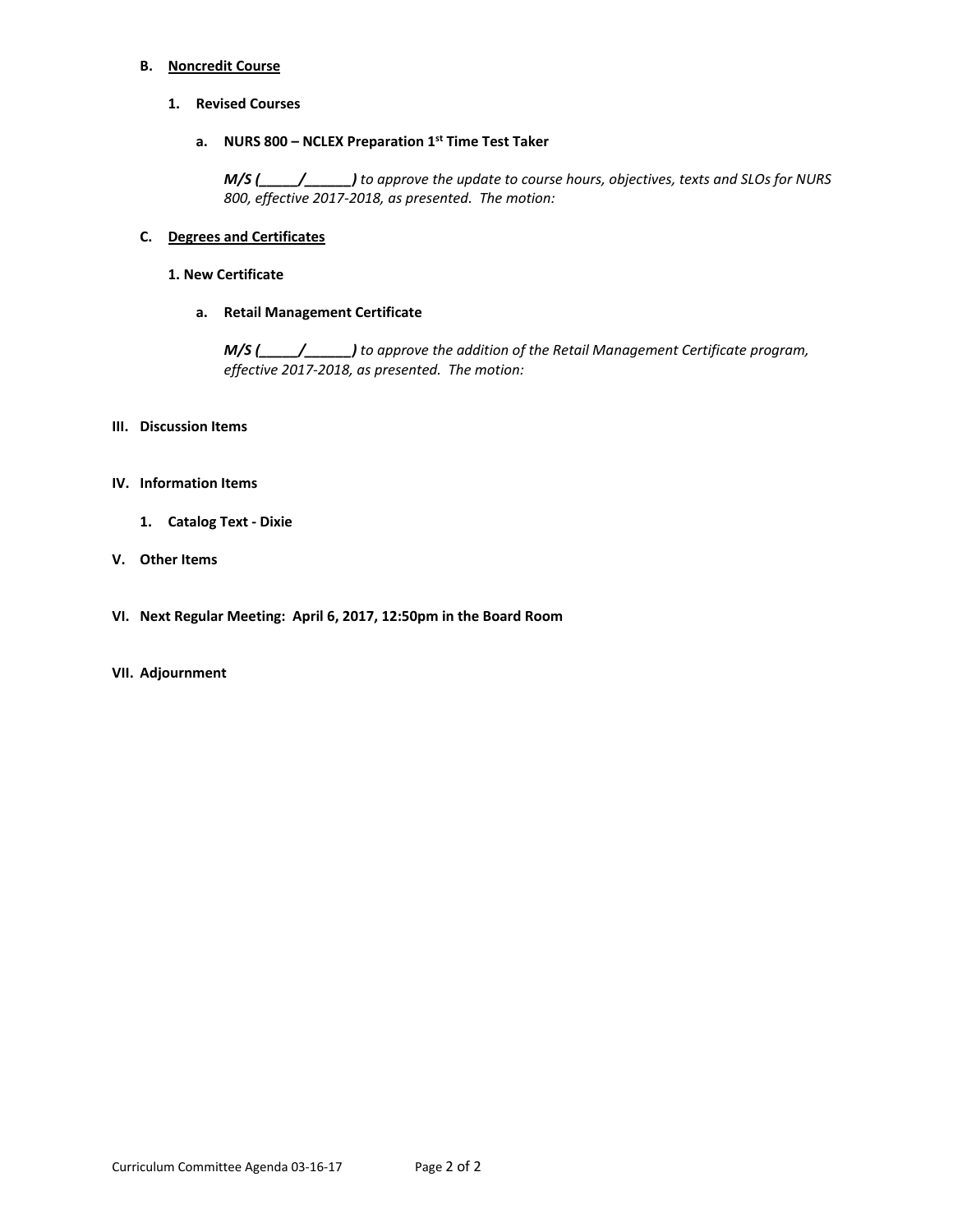| <b>CC Meeting 03-16-17</b><br><b>Banner</b> |                                                                     |  |                                                                                                             |  |  |
|---------------------------------------------|---------------------------------------------------------------------|--|-------------------------------------------------------------------------------------------------------------|--|--|
| <b>AHP 060</b>                              | <b>Health Assistant</b>                                             |  | 5.5 SLOs, assignments, methods of eval, text updates                                                        |  |  |
| <b>ASTR 100</b>                             | Principles of Astronomy                                             |  | 3.0 Text update                                                                                             |  |  |
| <b>BIOL 090</b>                             | Human Anatomy and Physiology for Health<br>Professionals            |  | 3.0 Text update                                                                                             |  |  |
| <b>BIOL 092</b>                             | Microbiology for Advanced Placement of<br>VN to RN Nursing Students |  | 4.0 Text update                                                                                             |  |  |
| <b>BIOL 100</b>                             | Principles of Biological Science                                    |  | 4.0 Text and lab manual update                                                                              |  |  |
| <b>BIOL 120</b>                             | General Zoology I                                                   |  | 4.0 Text update                                                                                             |  |  |
| <b>BIOL 140</b>                             | <b>General Botany</b>                                               |  | 3.0 Text update                                                                                             |  |  |
| <b>BIOL 150</b>                             | <b>Human Genetics</b>                                               |  | 3.0 Text update                                                                                             |  |  |
| <b>BIOL 180</b>                             | General Biology: Molecules, Cells &<br>Genetics                     |  | 4.0 Lab Manual update                                                                                       |  |  |
| <b>BIOL 200</b>                             | Human Anatomy and Physiology I                                      |  | 4.0 Text update                                                                                             |  |  |
| <b>BIOL 202</b>                             | Human Anatomy and Physiology II                                     |  | 4.0 Text and SLO update                                                                                     |  |  |
| <b>BIOL 204</b>                             | <b>Human Anatomy</b>                                                |  | 4.0 Text and SLO update                                                                                     |  |  |
| <b>BIOL 206</b>                             | <b>Human Physiology</b>                                             |  | 4.0 Text update                                                                                             |  |  |
| <b>BIOL 220</b>                             | <b>General Microbiology</b>                                         |  | 5.0 Text update                                                                                             |  |  |
| <b>CHEM 160</b>                             | Introduction to General, Organic &<br><b>Biological Chemistry</b>   |  | 5.0 Text update                                                                                             |  |  |
| <b>CHEM 206</b>                             | <b>Organic Chemistry II</b>                                         |  | 5.0 Text update                                                                                             |  |  |
| <b>GEOL 100</b>                             | <b>General Geology</b>                                              |  | 4.0 Text update                                                                                             |  |  |
| <b>GEOL 110</b>                             | <b>Earth and Space Science</b>                                      |  | 3.0 Text update                                                                                             |  |  |
| <b>GEOL 130</b>                             | Climate and Weather                                                 |  | 3.0 Text update                                                                                             |  |  |
| <b>PHSC 110</b>                             | <b>Physical Science</b>                                             |  | 3.0 Text update                                                                                             |  |  |
|                                             |                                                                     |  |                                                                                                             |  |  |
| NonCredit                                   |                                                                     |  |                                                                                                             |  |  |
| <b>NURS 800</b>                             | <b>NCLEX Preparation 1st Time Test Taker</b>                        |  | Revision to course hours to address the student demand and<br>need. Update textbook and objectives and SLOs |  |  |
|                                             |                                                                     |  |                                                                                                             |  |  |
|                                             |                                                                     |  |                                                                                                             |  |  |
|                                             |                                                                     |  |                                                                                                             |  |  |

| <b>IPROGRAMS</b>              |  |                 |  |  |  |  |  |  |  |
|-------------------------------|--|-----------------|--|--|--|--|--|--|--|
| Retail Management Certificate |  | New Certificate |  |  |  |  |  |  |  |
|                               |  |                 |  |  |  |  |  |  |  |
|                               |  |                 |  |  |  |  |  |  |  |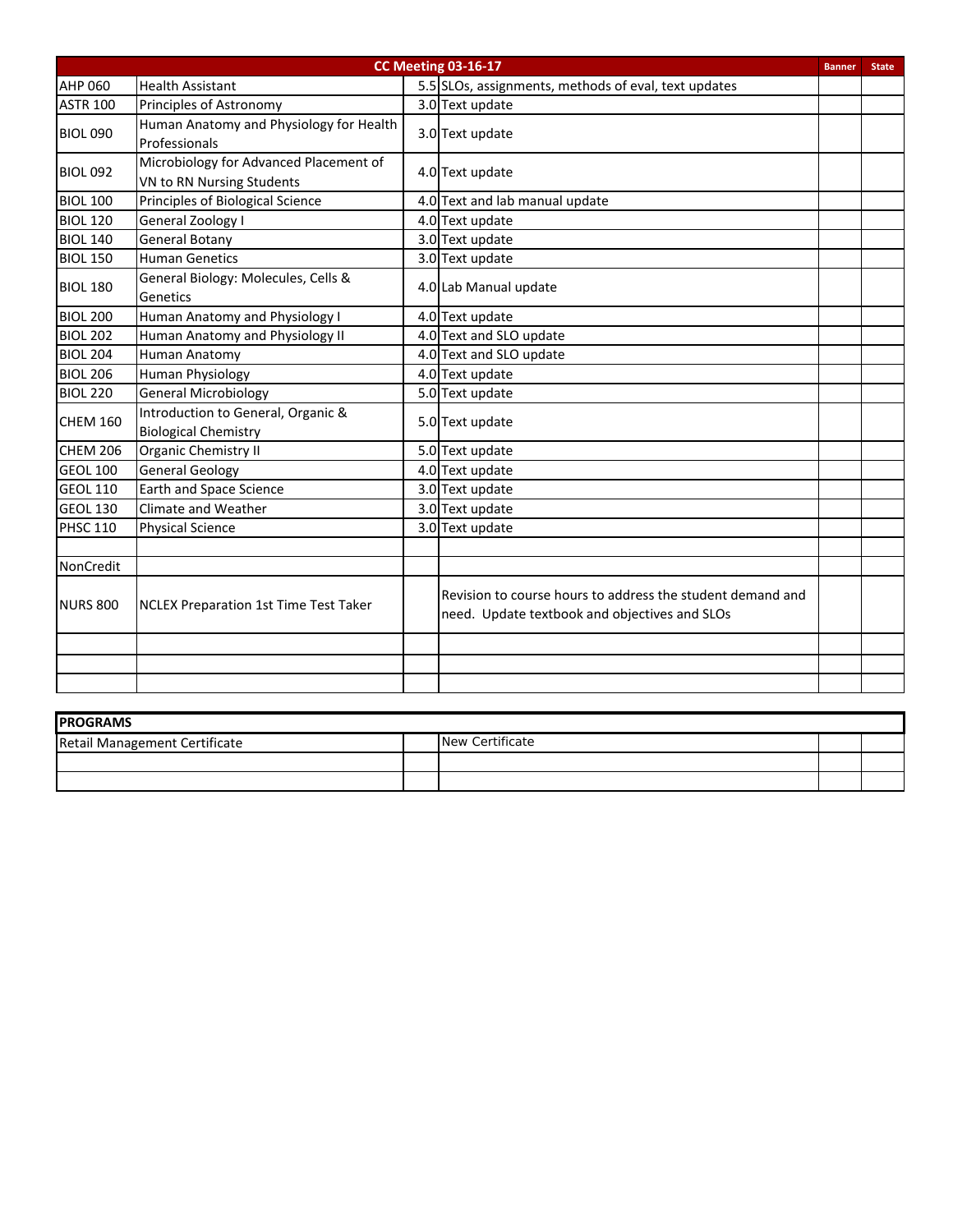

# **IMPERIAL VALLEY COLLEGE CURRICULUM COMMITTEE MINUTES (Unadopted) Regular Meeting, Thursday, March 2, 2017 12:50 p.m. –Board Room**

| Present:            | □Nicholas Akinkuoye     | ⊠Craig Blek          | $\Box$ Tina Aguirre    | ⊠Andrew Robinson           |
|---------------------|-------------------------|----------------------|------------------------|----------------------------|
|                     | ⊠Michael Heumann        | ⊠Xochitl Tirado      | <b>ØDaniel Gilison</b> | $\Box$ Carol Hegarty       |
|                     | ⊠Allyn Leon             | ⊠Jose Velasquez      | $\Box$ Norma Nava      | <b>ØTrinidad Argüelles</b> |
|                     | ⊠Andres Martinez        | $\Box$ Jose Ruiz     | ⊠Sydney Rice           | $\Box$ Kristen Gomez       |
|                     | $\Box$ Kevin White      | $\Box$ Cathy Zazueta | ⊠ASG Representative    |                            |
|                     |                         |                      |                        |                            |
| <b>Consultants:</b> | <b>⊠Efrain Silva</b>    | $\Box$ Becky Green   | $\Box$ Gloria Carmona  | $\Box$ David Drury         |
|                     | <b>ØDavid Zielinski</b> | ⊠Norma Nunez         | $\Box$ Kevin Howell    | $\Box$ Jill Kitzmiller     |
|                     | ⊠Lennor Johnson         |                      |                        |                            |
| Ex-officio          |                         |                      |                        |                            |
| <b>Visitors:</b>    |                         |                      |                        |                            |
| <b>Recorder:</b>    | Dixie Krimm             |                      |                        |                            |

#### **I. Opening of the Meeting**

## **A. Call to order**

Craig Blek called the regular meeting of the Imperial Valley College Curriculum Committee to order at 1:02 pm on Thursday, March 2, 2017.

# **B. Approval of the Minutes**

# **1. Regular Meeting of February 16, 2017**

*M/S (Gilison/Leon) to approve the minutes of the February 16, 2017, regular meeting of the Curriculum Committee, as presented.*

#### **II. Action Items**

# **A. Credit Courses**

- **1. Deleted Course**
	- **a. FREN 230 – Intermediate Conversational French I (3)**

*M/S (Leon/Gilison) to approve the deletion of FREN 230 from the credit curriculum, effective 2017‐2018. The motion carried.*

# **2. Revised Courses**

- **a. ENGL 250 – Creative Writing (3)**
- **b. FILM 130 – Introduction to Film (3)**
- **c. FREN 100 – Elementary French I (5)**
- **d. FREN 110 – Elementary French II (5)**
- **e. FREN 201 – Intermediate French I (5)**
- **f. FREN 211 – Intermediate French II (5)**
- **g. MUS 102 – Introduction to Music Literature and Listening (3)**
- **h. PHT 108 – Introduction to Pharmacy Technology (2)**
- **i. PHT 120 – Pharmacy Technician Body Systems I (3)**
- **j. PHT 125 – Pharmacy Technician Body Systems II (3)**